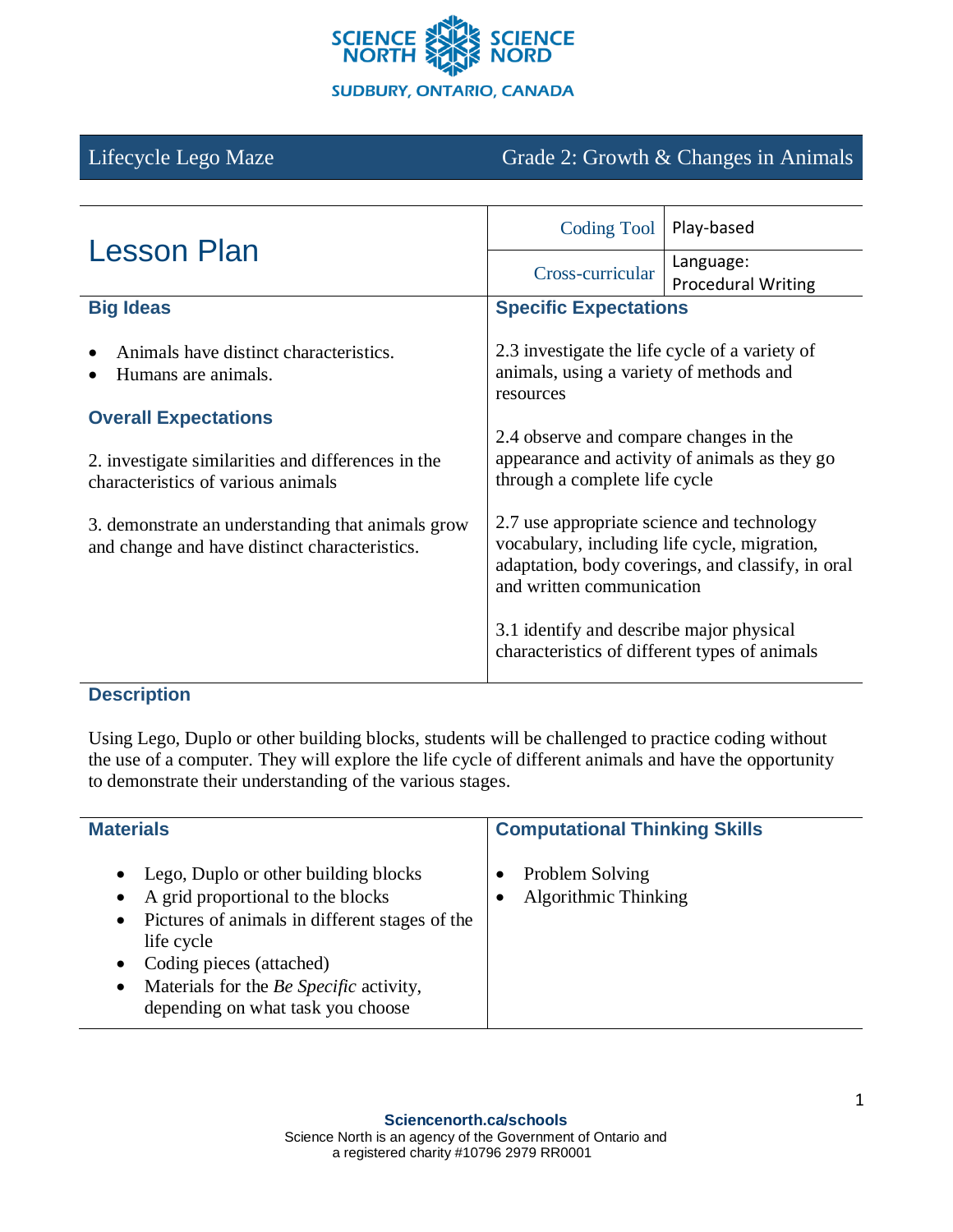

### **Introduction**

**Task:** *Be Specific -* Acting as a robot, you will attempt to complete a simple task, based on instructions given to you by the class. The goal of this activity is to encourage students to be specific when providing instructions. As the robot, your role is to take their instructions as literal as you can. One at a time, students will provide you with the next instruction to complete your task.

Example: Tying your shoes. If a student says, "Put the shoe on your foot", you would place the shoe on top of your foot. A student may then say, "Put your foot into the shoe", you may choose to do so upside down or on the wrong foot. Students will gradually realize that they need to be specific and will likely give instructions in a trial and error way until completion of the task.

Debrief: Possible Discussion Questions:

- What did you learn during this activity?
- How did you overcome problems during this task?
- Why is it important to be specific while coding?

#### **Action**

**Task:** *Lego Maze Coding:* Students will learn to code without using a technological device. They will also demonstrate how animals grow and change using the life cycle of a specific animal.

- Starting with a grid as the base, students create a maze using whatever types of blocks are available. Lego or Duplo work well, but any building blocks are fine too.
- Assign your students with an animal that changes through different stages in its life cycle. Choose animals that the class is familiar with to help ensure success, or challenge your students with new animals and have them research the various stages first. Students indicate where the beginning of the maze is and place a stage in the life cycle there. All other stages should be placed at various points around the maze. Each stage of the life cycle will need to be represented with a specific place around the maze.
- Create or choose a playing piece that will travel around the maze. The purpose is to have the playing piece move around the maze visiting each stage of the life cycle in order and then return back to the start.
- Students will determine how this is possible and plan out the journey using the coding command strips. This mimics how many coding programs operate on a basic level. Ensure there are many strips available for each student, so their paths are not limited.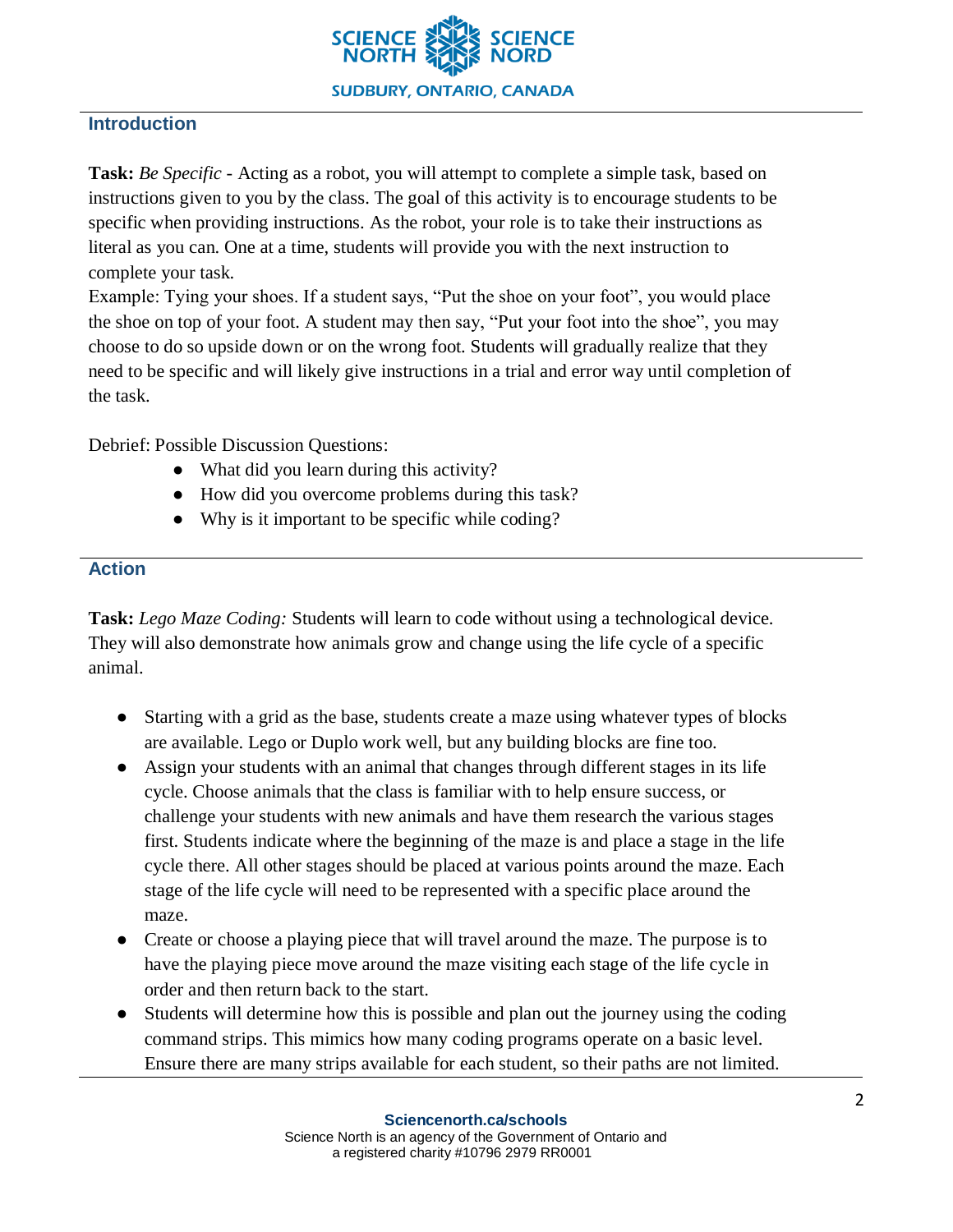

#### **SUDBURY, ONTARIO, CANADA**

Place the first command at the top of a designated "coding space" and other codes in order underneath.

• When students believe they have completed the path, have a different student follow the codes while moving the piece around the maze. Provide feedback on any problems and allow students to alter and fix their codes.

*Extension*: Instead of creating the path for their own maze, students can create a maze and then have someone else create the path. One partner makes a maze and then the other partner codes for it.

*Extension* **or** *Early Finishers:* After the maze and coding is complete, students can practice procedural writing and describe the path that the marker takes through the maze and also about the different stages in the life cycle.

*Extension:* Have students decorate or create the maze to resemble the habitats of the animal. Use certain colour blocks or add extra items in order for the maze to look more like the animal's habitat.

## **Consolidation/Extension**

Encourage students to walk around and look at other mazes. If time allows, they can follow the code and move the marker piece around the maze.

*Discuss with your partner*: Two things that your partner did well and one thing they could improve on.

As a class discuss:

- How was this similar to coding on a device?
- How was this different to coding on a device?
- What did you learn about coding through this hands on activity?
- How will it help you code in the future?

#### **Assessment**

Test the accuracy of the codes by moving the piece through the maze. Ensure that there are stops at each part in the life cycle and that it returns back to the start. Ensure students are being specific in their write-ups as they learned to do during the introduction activity.